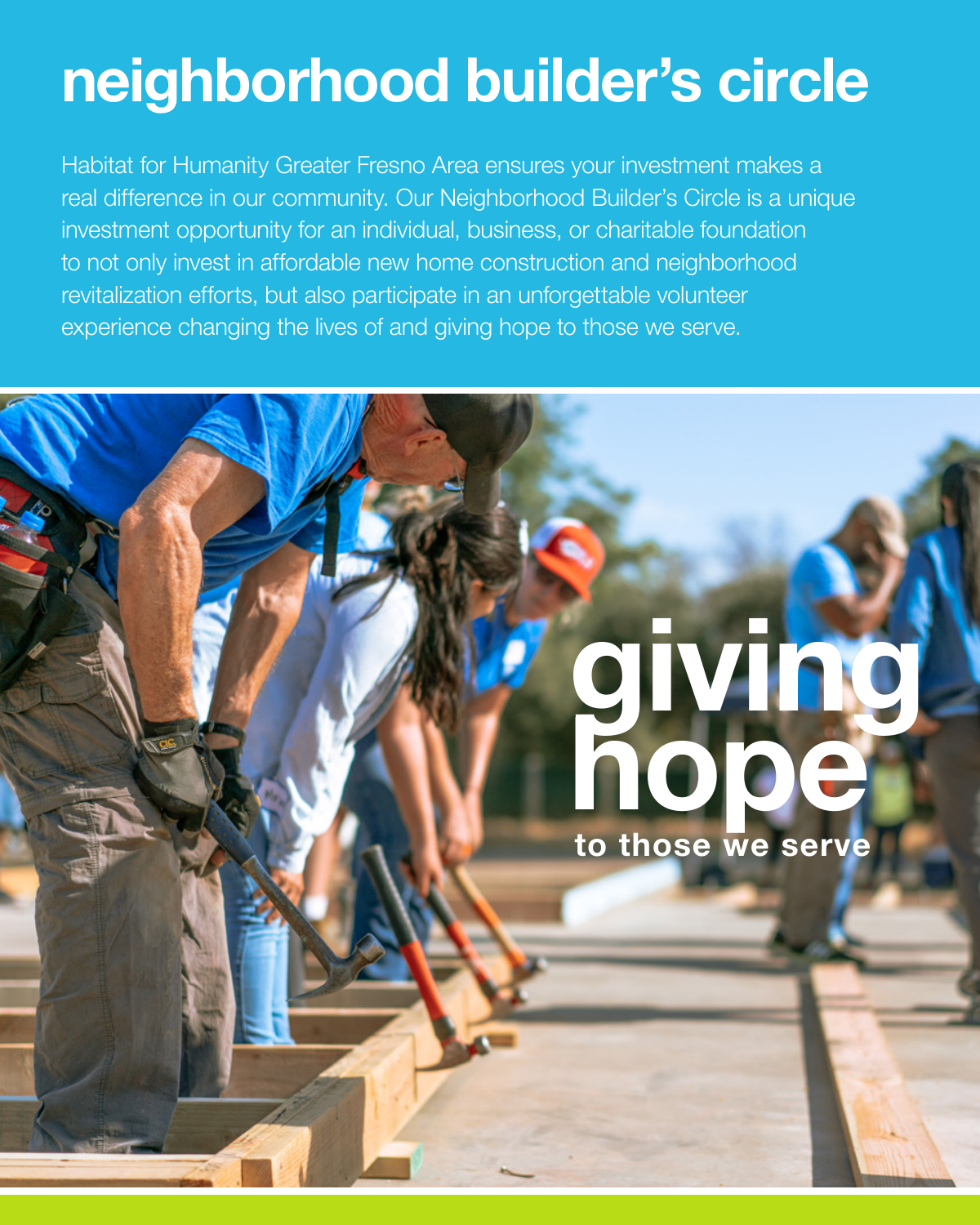

Please explore the options available that best fit you, your company, or your charitable foundation.

# **Home Builder**

**limited to one per home**

#### \$100,000 or \$8,333 per month for 12 months

- **Exclusive sponsorship opportunity**
- Full-color logo with exclusive placement on sponsorship area of sign in front of the sponsored home
- ¡ **Ground Breaking Ceremony and Meet and Greet**—Participate with your team and meet the Habitat homeowner family
- ¡ **Wall Raising**—Participate at the home's Frame Day to officially kickoff construction
- **Home Dedication** Present the key to the home and share remarks with the new homeowner family
- **Team Build Days** Select up to four Team Build Day opportunities
	- New Home Construction (limit of two days)
	- Senior Exterior Paint
	- Playhouse Builds
	- Acts of Kindness
	- ReStore
- **Annual Breakfast** Host a table of ten at the Annual Breakfast Event
- ¡ **Also Includes:**
	- Plaque with your logo and an 8"x10" photo of the new homeowner family and sponsored home
	- Full-color logo featured on website and in one monthly e‑newsletter
	- Prominent recognition in media alerts, annual report, print newsletters, and full‑color logo in a half‑page thank you ad in quarterly newsletters
	- Approved use of Habitat for Humanity Greater Fresno Area name and logo for 12 months

## **Future Framer**

**limited to two opportunities per home**

#### \$50,000 or \$4,166 per month for 12 months

- Full-color logo prominently displayed on sponsorship area of sign (may include up to three additional sponsors) in front of the sponsored home
- ¡ **Ground Breaking Ceremony and Meet and Greet**—Participate with your team and meet the Habitat homeowner family (additional sponsors may be included)
- **Wall Raising** Participate in the home's Frame Day to officially kickoff construction (additional sponsors may be included)
- **F** Home Dedication Present the key, welcome mat, Bible or offer blessing on the home, and share remarks with the new homeowner family (presentation opportunities may vary based on the number of Future Framers per home)
- **Team Build Days** Select up to three Team Build Day opportunities
	- New Home Construction (limit of one day)
	- Senior Exterior Paint
	- Playhouse Builds
	- Acts of Kindness
	- ReStore
- **Annual Breakfast** Host a table of ten at the Annual Breakfast Event

#### ¡ **Also Includes:**

- Plaque with your logo and 5"x 7" photo of the new homeowner family and sponsored home
- Black and white logo featured on website and in one monthly e‑newsletter
- Prominent recognition in media alerts, annual report, print newsletter, and your black and white logo in a half-page thank you ad in our quarterly newsletters
- Approved use of Habitat for Humanity Greater Fresno Area name and logo for nine months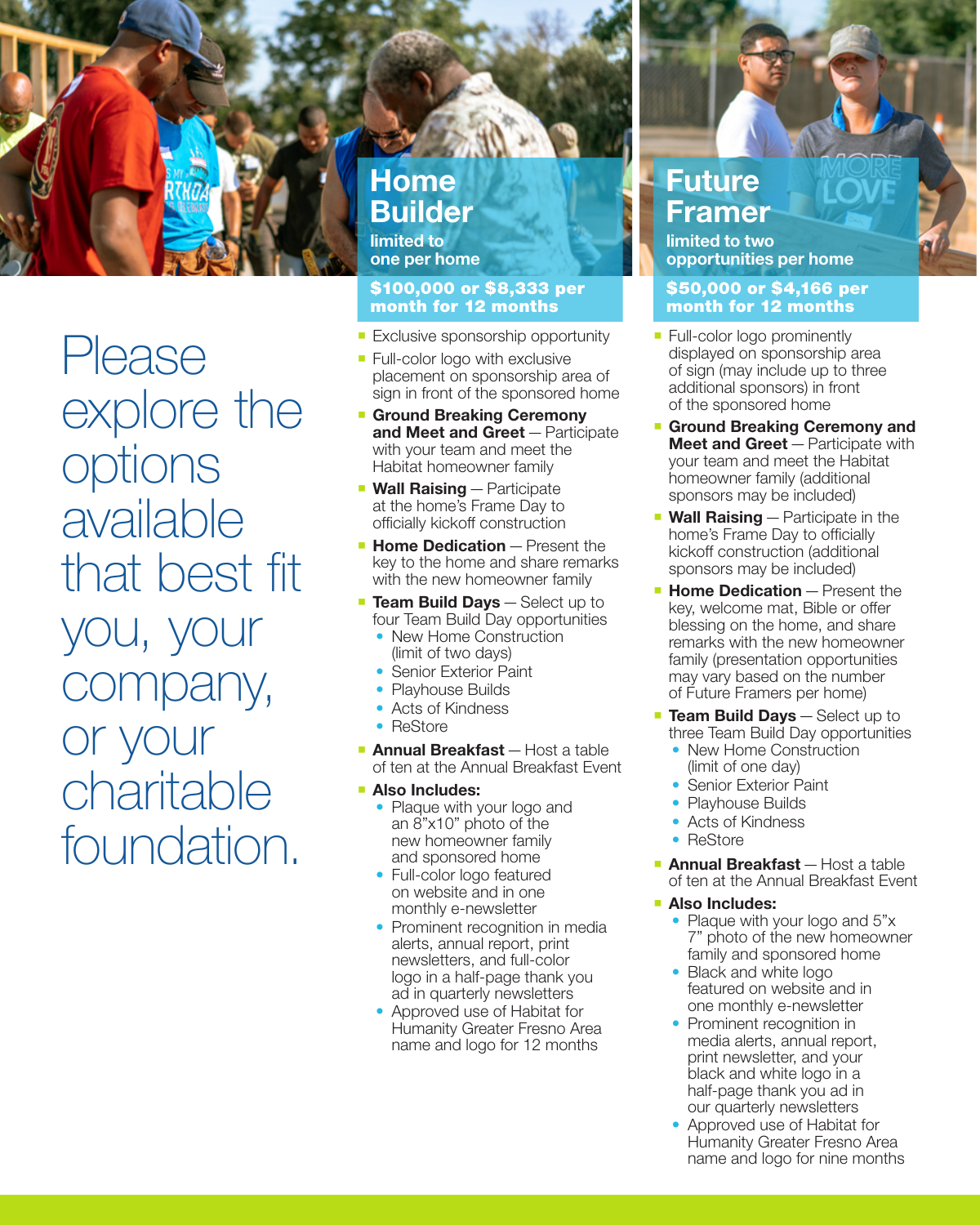## **Roof Raiser**

**limited to four opportunities per home**

#### \$25,000 or \$2,084 per month for 12 months

- **Black and white logo included on** sponsorship area of sign (with up to five additional home sponsors) in front of the sponsored home
- ¡ **Ground Breaking Ceremony and Meet and Greet**—Participate with your team and meet the Habitat homeowner family (additional sponsors may be included)
- **Wall Raising** Participate in the home's Frame Day to officially kickoff construction (additional sponsors may be included)
- **Exercice Bedication** Participate in the key passing and be verbally acknowledged during the ceremony
- **Team Build Days** Select up to two Team Build Day opportunities
	- New Home Construction (limit of one day)
	- Senior Exterior Paint
	- Playhouse Builds
	- Acts of Kindness
	- ReStore

#### ¡ **Also Includes:**

- Plaque with your logo and 4"x 6" photo of the new homeowner family and sponsored home
- Name featured on website and black and white logo included in one monthly e-newsletter
- Recognized in the annual report, print newsletter, and name listed in a half‑page thank you ad in our quarterly printed newsletter
- Approved use of Habitat for Humanity Greater Fresno Area and logo for four months

# **Foundation Builder**

**limited to five opportunities per home**

#### \$10,000 or \$834 per month for 12 months

- Name included on sign in front of the sponsored home
- **Ground Breaking Ceremony and Meet and Greet**—Participate with your team and meet the Habitat homeowner family (additional sponsors may be included)
- ¡ **Wall Raising**—Participate in the home's Frame Day to officially kickoff construction, if available (additional sponsors may be included)
- **Example Dedication** Participate in the key passing at the home dedication and be verbally acknowledged during the ceremony
- **Team Build Days** Select one Team Build Day opportunity
	- New Home Construction
	- Senior Exterior Paint
	- Playhouse Builds
	- Acts of Kindness
	- ReStore

#### ¡ **Also Includes:**

- Group photo opportunity on site
- Recognized in one e-newsletter
- Recognized in the annual report and name included in one print newsletter
- Approved use of Habitat for Humanity Greater Fresno Area name for two months

# **Neighborhood Investor**

**limited to ten opportunities per home**

#### \$5,000 or \$416 per month for 12 months

- Name included on sign in front of the sponsored home
- **Team Build Days** Select one Team Build Day opportunity
	- New Home Construction
	- Senior Exterior Paint
	- Playhouse Builds
	- Acts of Kindness
	- ReStore
- **E** Meet and Greet Opportunity to meet the Habitat family your investment will serve

#### ¡ **Also Includes:**

- Group photo opportunity on site
- Recognized in one e-newsletter
- Recognized in the annual report and name included in one print newsletter
- Approved use of Habitat for Humanity Greater Fresno Area name for two months